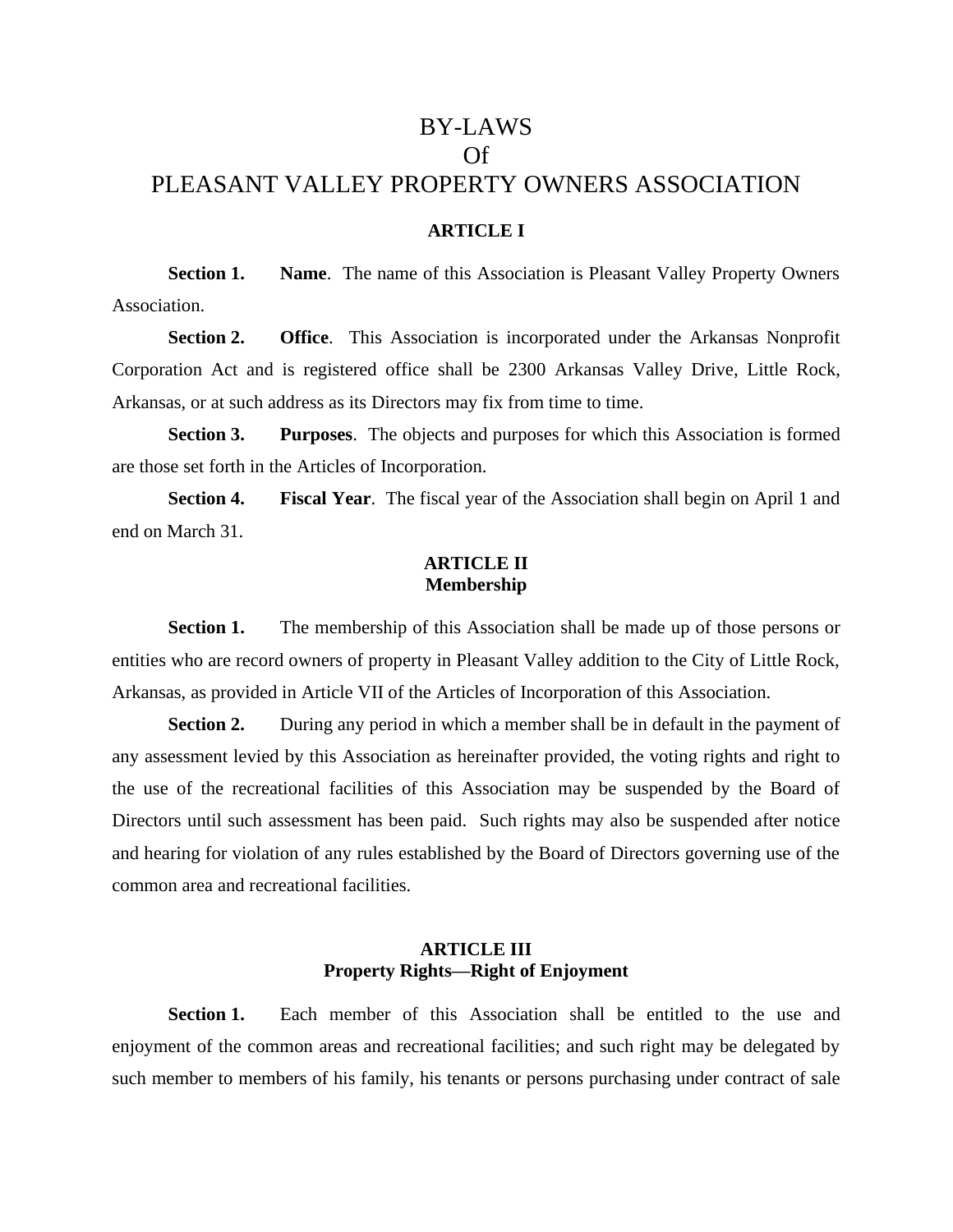so long as they reside on the property. Such member shall notify the Secretary in writing of the name of any person or person to whom the member is delegating such rights. The rights and privileges of such persons are subject to suspension to the same extent as those of the member.

**Section 2.** Reasonable admission or other fees for the use of any recreational facilities may be charged in addition to the assessments hereinafter provided, but such admission or other fees shall be charged only upon written approval of two-thirds of the entire membership of this Association.

# **ARTICLE IV Board of Directors**

**Section 1.** The affairs of this Association shall be managed by a Board of nine directors, all of whom must be members of the Association.

**Section 2. Election**. There will be elected from the membership of these Association members of the Board of Directors to succeed the members whose terms are expiring, and each member so elected shall serve thereafter for a period of three years. No Director shall serve more than two consecutive terms or more than three terms.

Nomination of candidates for election to the Board of Directors shall be made by a nominating committee from names of prospective candidates submitted to the Board by, or from members of this Association. The nominating committee shall consist of a chairperson, who shall be a member of the Board of Directors, and two or more members of the Board or of the Association. The nominating committee shall be appointed by the Board of Directors not less than sixty days before the annual meeting of this Association.

Election of a member of the Board of Directors may be by secret ballot at the annual meeting. Mail ballots will list the names of not less than five candidates from which the members of this Association will select not less than three for election to the Board of Directors. The ratio of the number of candidates to the number of elected may vary depending upon existing or projected vacancies. The ballot will also include a proxy statement by which a member of this Association may grant the Board of Directors or a member there of his/her proxy to vote. Mail ballots will be mailed to the members of this Association on or before March first of each year. The voting period will be for not less than sixty days in duration. Members of this Association may cast, in respect to each vacancy, as many votes as they are entitled to exercise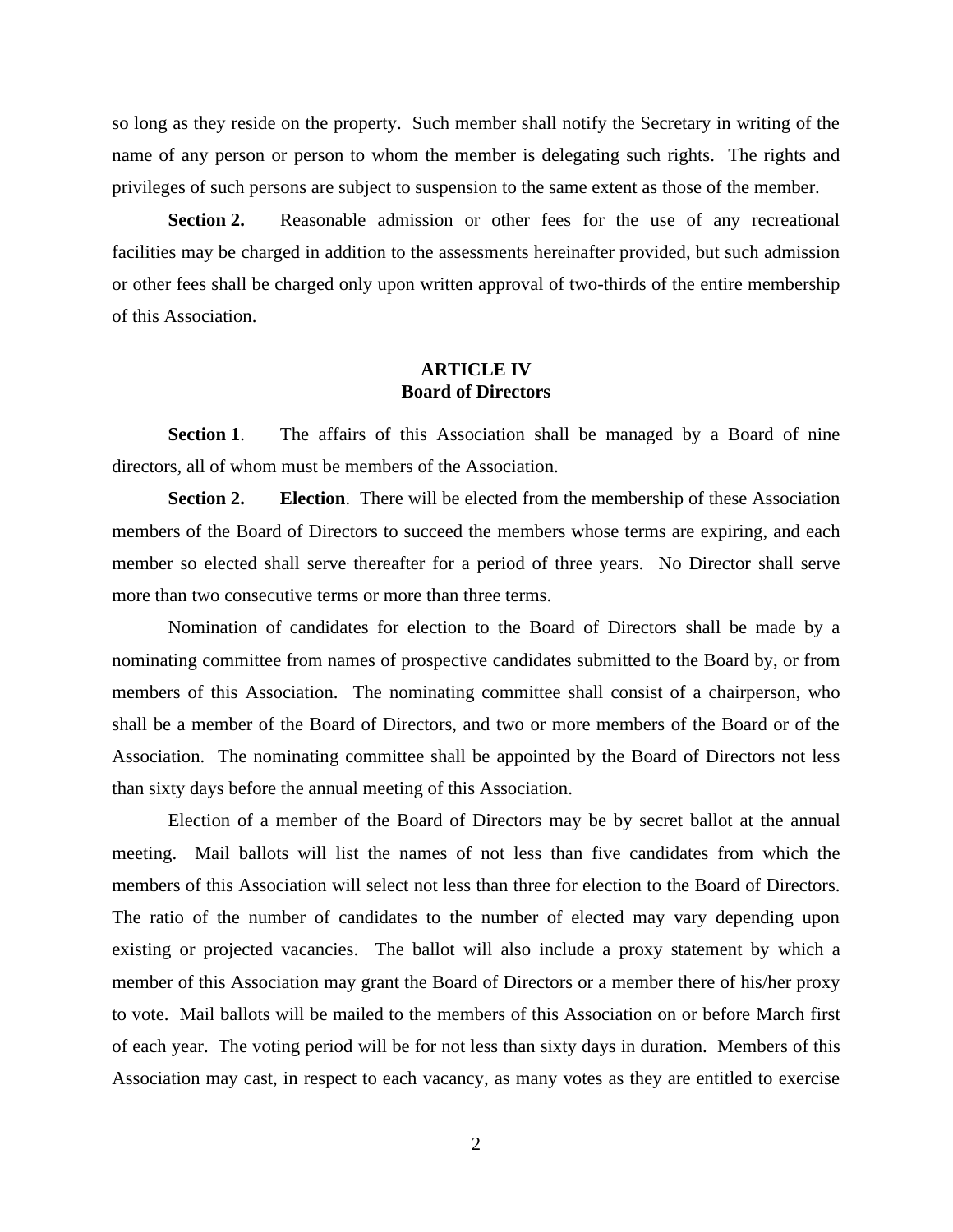under the provisions of the Articles of Incorporation. Persons receiving the largest number of votes (including proxy votes) shall be elected. Cumulative voting is not permitted. Results of the election by the mail ballot process will be finalized and confirmed by the Board of Directors at the annual meeting of the Association membership. Vacancies on the Board shall be filled by a unanimous vote of the remaining Directors at a special meeting of the Board held for that purpose, which meeting shall be held promptly after the occurrence of any such vacancy, even though the Directors present at such meeting may constitute less than a quorum and each person so elected shall be a Director until the next Annual Meeting of the Association, or until a special meeting of the Association is duly called and held for the express purpose of electing a Director to fill the vacancy until the expiration of the term. No Director shall continue to serve as such if, during the term of office, the Director ceases to be a member.

**Section 3.** Any Director may be removed from the Board with or without cause by a majority of the members of this Association entitled to vote.

**Section 4.** The Board of Directors shall have the right to take any action in the absence of a meeting which they could take at a regular meeting by obtaining approval of a majority of the Directors, once all Directors have been noticed of the proposed action. Any action so approved shall have the same effect as though taken at a meeting of the Directors. Such vote shall be forwarded to the Secretary for inclusion in the minutes of the next scheduled Board meeting.

#### **ARTICLE V Meeting of Directors**

**Section 1.** Regular meetings of the Board of Directors shall be held not less than quarterly, without notice, at such place and hour as may be fixed from time to time by resolution of the Board. More frequent meetings, however, may be called by the President when circumstances so dictate. Any meeting of the Board of Directors or any committee thereof may be conducted by the use of any means of communication by which all Directors participating may simultaneously hear each other during the meeting. A Director participating in a meeting by this means is deemed to be present in person at the meeting.

**Section 2.** Special meetings of the Board of Directors shall be held when called by the President or by any two Directors after not less than two days' notice to each Director.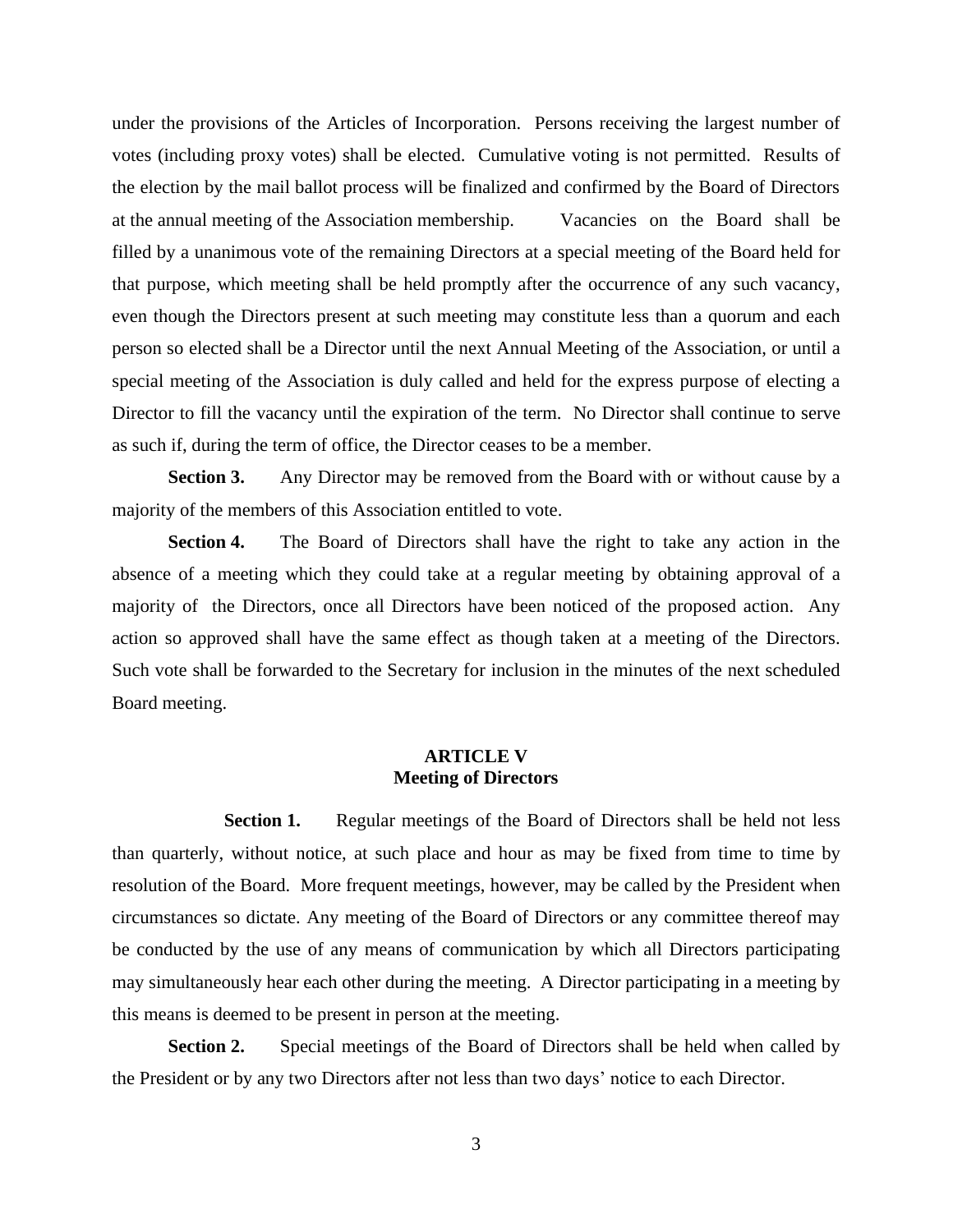**Section 3.** A majority of the number of Directors shall constitute a quorum for the transaction of business. Every act or decision done or made by a majority of the Directors present at a duly held meeting at which a quorum is present shall be regarded as the act of the Board.

# **ARTICLE VI Powers and Duties of the Board of Directors**

**Section 1.** The Board of Directors shall have power:

- (a) To adopt and publish rules and regulations governing the use of the common area and recreational facilities and the personal conduct of the members and their guests thereon and to establish penalties for any infraction thereof except as provided in Article II, Section 2.
- (b) To exercise for the Association all powers, duties, and authority vested in or delegated to this Association by the Articles of Incorporation, the By-Laws, the Bills of Assurance governing Pleasant Valley Addition, and the laws of the State of Arkansas, unless such powers, duties, and authority have been reserved to the membership by other provisions of said Articles of Incorporation or By-Laws.
- (c) To declare the office of a member of the Board of Directors to be vacant in the event such member shall be absent from three consecutive regular meetings.
- (d) To employ a manager and independent contractor and such other employees as they deem necessary and prescribe their duties. The manager shall hold the title of Community Manager and may be delegated to perform the duties and fulfill the responsibilities of officers of the Board as described in Article IX.

**Section 2.** It shall be the duty of the Board of Directors:

- (a) To cause to be kept a complete record of all its acts and to present a report thereof to the members at the annual meeting.
- (b) . The annual assessment is to be established by the Board of Directors of the Property Owners Association ninety days prior to the assessment date (April 1 st), however, any increase above 5% over the previous year must be by the vote of a majority of those present at the regular Annual Meeting of the Association.
- (c) To reflect payments made in the Association's records and issue receipts for cash payments.

#### **ARTICLE VII Committees**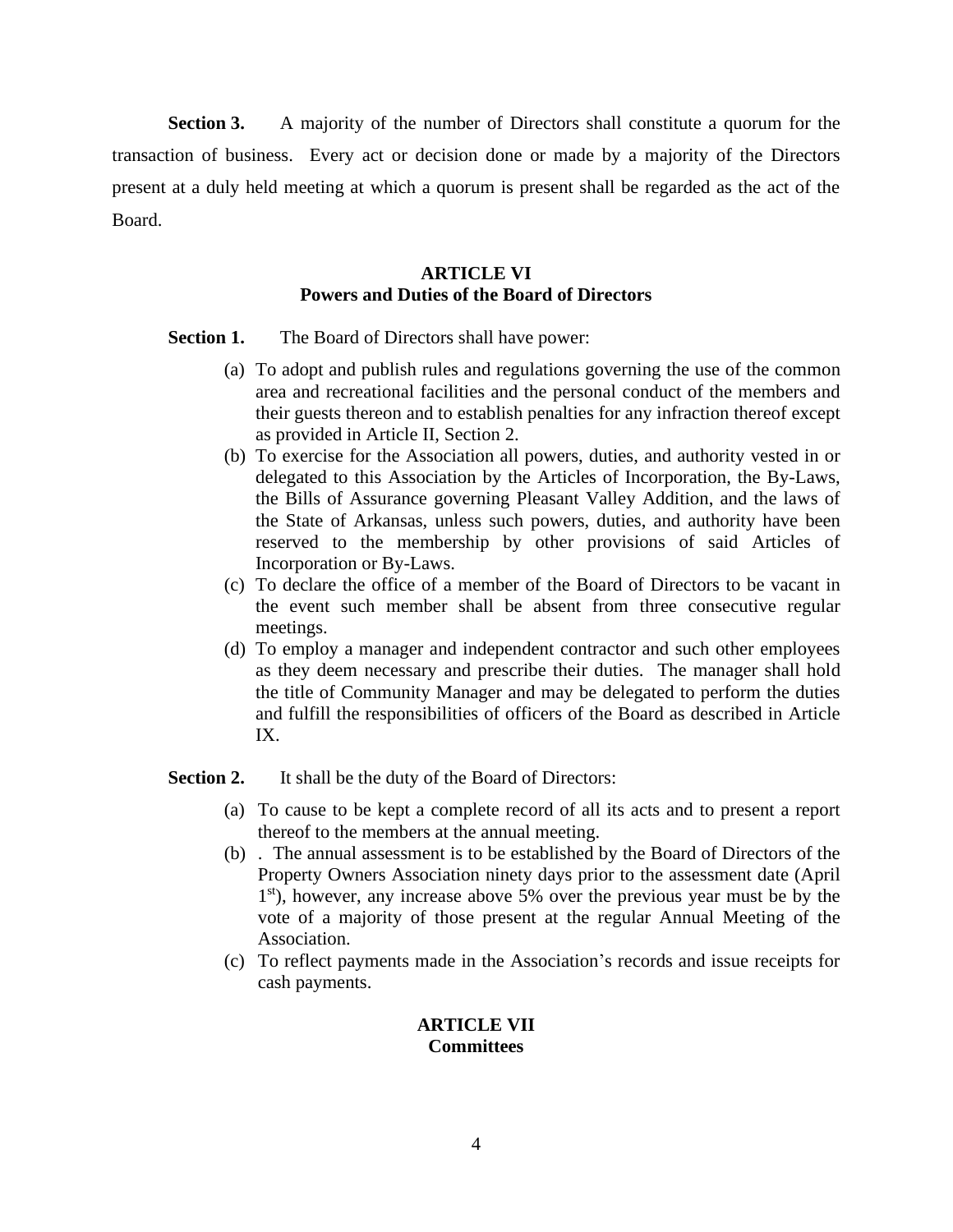**Section 1.** The Board of Directors shall appoint an Architectural Control Committee as provided for in the Bills of Assurance governing Pleasant Valley Addition; and a Nominating Committee as provided in these By-Laws. In addition, the Board of Directors shall appoint other committees where they deem appropriate, such as a Recreational Committee, a Parks Committee, a Maintenance Committee, a Publicity Committee and Finance Committee.

**Section 2.** It shall be the duty of the Architectural Control Committee to perform the functions described in Bills of Assurance.

#### **ARTICLE VIII Meeting of Members**

**Section 1. Annual Meeting.** The annual meeting of this Association shall be held on a date designated by the Board of Directors. It may be a separate meeting, or it may be held in conjunction with a regular meeting of the Board. Purpose of the meeting will be to:

- 1. Confirm election of new directors
- 2. Review the financial posture of the Association
- 3. Adopt a budget for the forthcoming year
- 4. Provide an annual report as provided for by Article VI, Section 2, Paragraph (a)
- 5. Consider such other matters as may be properly brought before the membership meeting.

An Annual Meeting may be conducted by the use of any means of communication by which all Directors participating may simultaneously hear each other during the meeting. A Director participating in a meeting by this means is deemed to be present in person at the meeting.

**Section 2. Special Meeting.** Special meetings of the Association may be called by the Board of Directors upon written request to the President or whenever ten percent (10%) of the membership of the Association in good standing shall make a written request of the President specifying the subject of the meeting.

**Section 3. Quorum**. Twenty percent (20%) of the members qualified to vote being present in person or by proxy at any annual or special meeting shall constitute a quorum. If a quorum fails to attend at the time and place of any meeting, those who do attend may adjourn from time to time until a meeting shall be regularly constituted.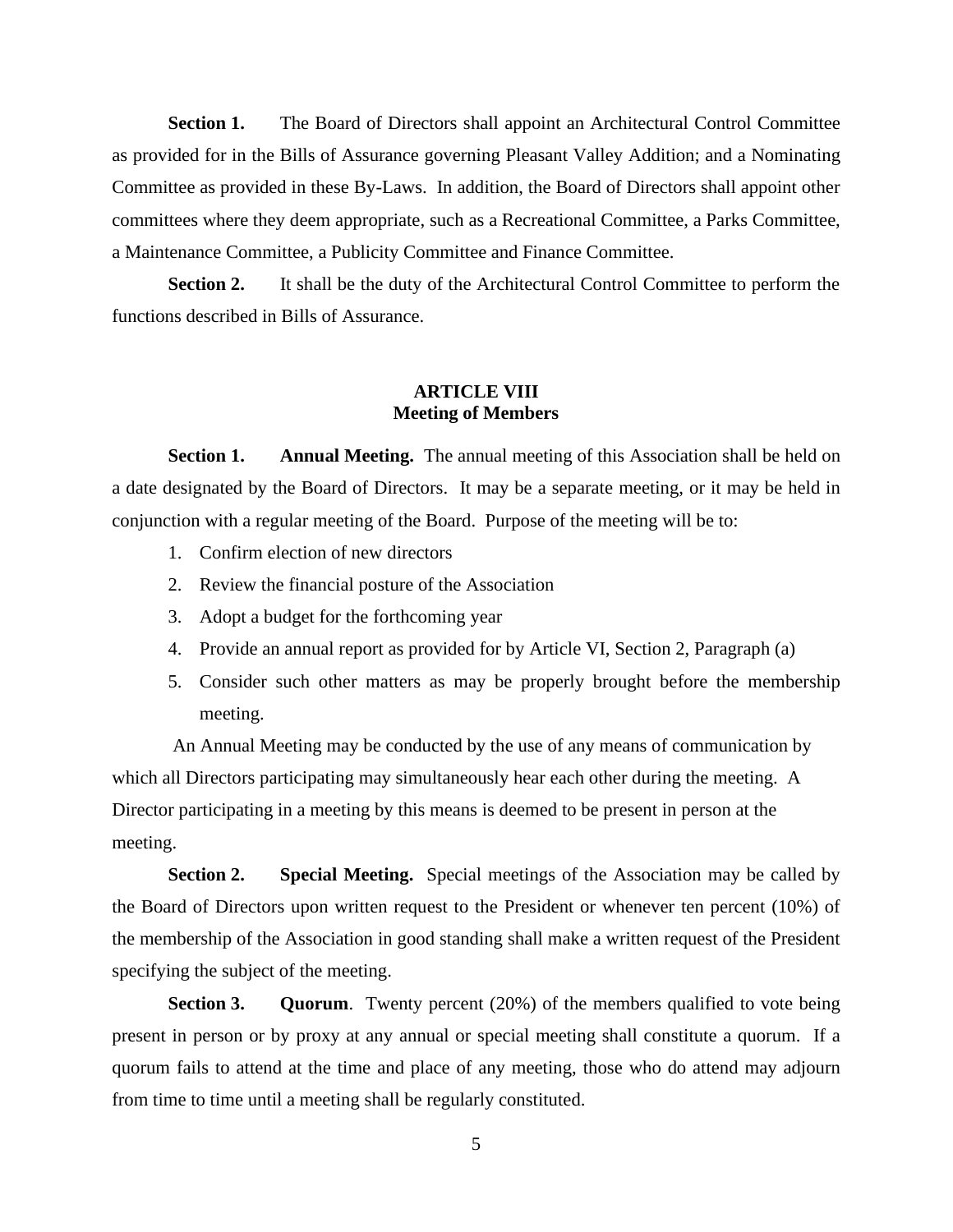**Section 4. Notice**. Written notice of any annual or special meeting of the Association shall be mailed to the address of or delivered to each member qualified to vote at least 10 days prior to such meeting and any such notice mailed to a member at the address as shown by the membership records of the Association shall be deemed due and regular notice of any such meeting.

## **ARTICLE IX Officers**

The officers of the Association shall be a president, vice president, secretary, and a treasurer who shall be elected by the Board of Directors at the annual meeting of the Board. The Secretary and Treasurer may be one and the same person. The President and Vice President shall be chosen from the Board of Directors. It shall be the duty of the President to preside at all meetings of the Board of Directors and the Association. The President or Vice President shall, with the Secretary, sign all membership documents, leases, contracts and obligations of the Association and perform such other duties as may be required by the Board of Directors, the Articles of Incorporation, and the By-Laws.

In absence of the President, the Vice President shall have and exercise all powers of the President; and in the absence of both President and Vice President the Board of Directors may designate one of their number to perform such duties of either as may be necessary.

It shall be the duty of the Secretary of the Association to keep its records in books provided for that purpose; to issue notice of all meetings; to conduct the general correspondence of the Association; and perform such other duties as may be required by the By-Laws or by the Board of Directors.

The Treasurer shall have charge and custody of the funds of the Association, subject to the general supervision and control of the Board of Directors. Under the direction of the Board, the Treasurer shall give, negotiate or endorse such checks, notes, and bills as may be required in the operation of the Association and deposit such funds in such depositories as the Board of Directors may from time to time designate; and withdrawals there from shall be made by checks or other electronic means. The Community Manager has the authority to sign checks up to \$2,500 for expenditures approved within the budget. Checks over \$2,500 require two signatures,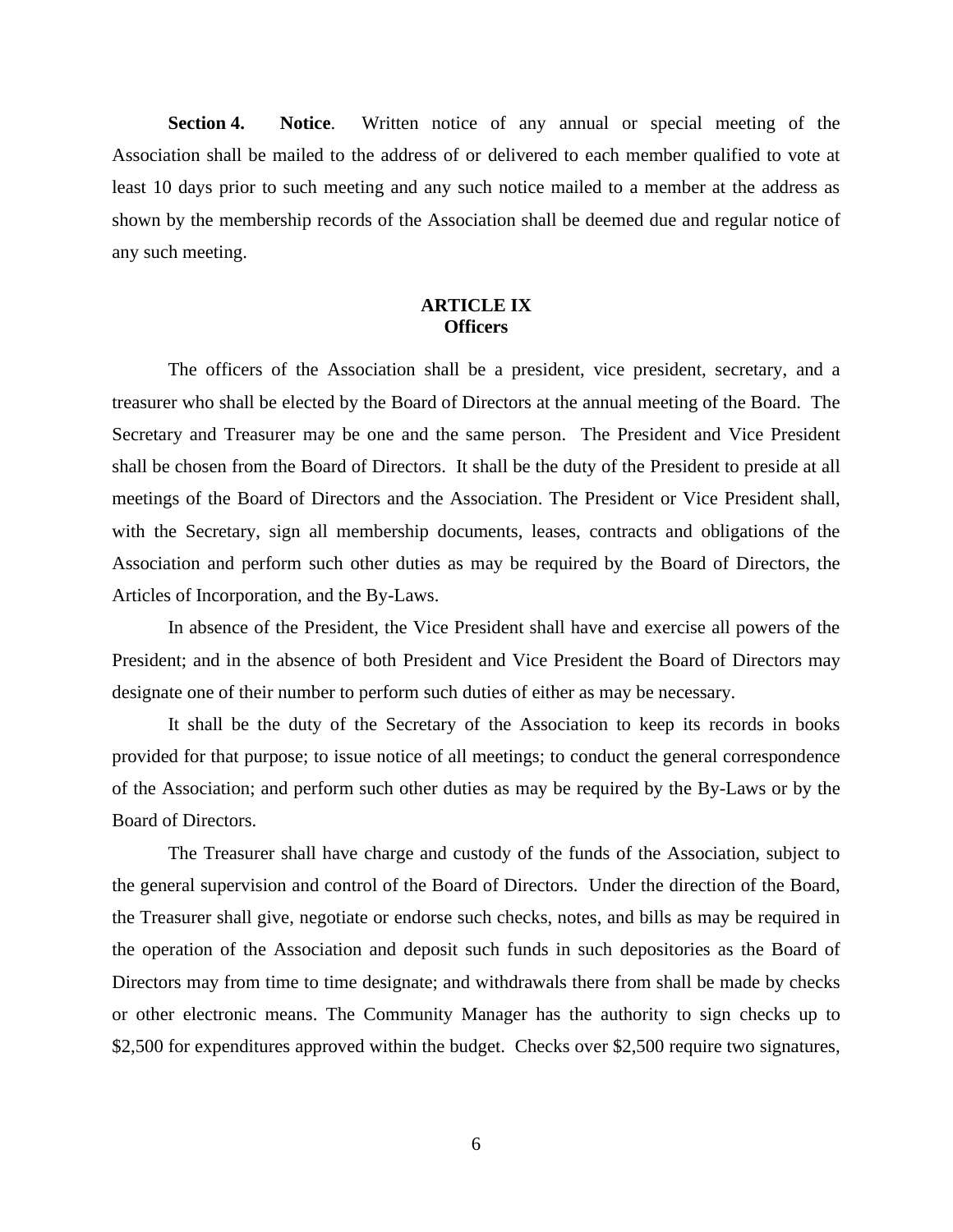one of which can be the Community Manager. Checks over \$5,000 require two Director's signatures.

#### **ARTICLE X Assessments**

Section 1. Under the terms of the Bills of Assurance covering Pleasant Valley Addition, each owner on accepting title agreed to pay this Association, when formed, annual assessments in an amount not exceeding in any one year one-half cent for each square foot of land in the property by him purchased or owned, such amount as modified by the By-Laws or by lawful act of the Board of Directors. This annual assessment together with costs of collections, if any, shall be a continuing lien upon the property against which it is assessed. Each such assessment shall also be the personal obligation of the person who was the owner of such property at the time the assessment fell due.

**Section 2.** The assessments levied shall be used exclusively for the purpose of promoting the recreation, health, safety, and welfare of the residents of Pleasant Valley Addition and particularly for the improvement and maintenance of the parkways, recreational facilities and other public or common areas throughout Pleasant Valley Addition.

**Section 3**. The annual assessment shall be on a fiscal year basis to coincide with the fiscal year of the Association. The due date or dates of such assessment shall be established by the Board of Directors and written notice of the amount of the assessment and due date or dates thereof shall be sent to every member of the Association subject thereto. Any assessment which is not paid when due shall be delinquent. If the assessment is not paid within thirty (30) days after the due date, the assessment shall bear interest from the date of delinquency at the rate of six percent (6%) per annum, and the Association may bring an action at law against the owner personally obligated to pay the same or foreclose the lien against the property. Interest, costs, and reasonable attorney's fees of any such action shall be added to the amount of such assessment.

#### **ARTICLE XI Books and Records**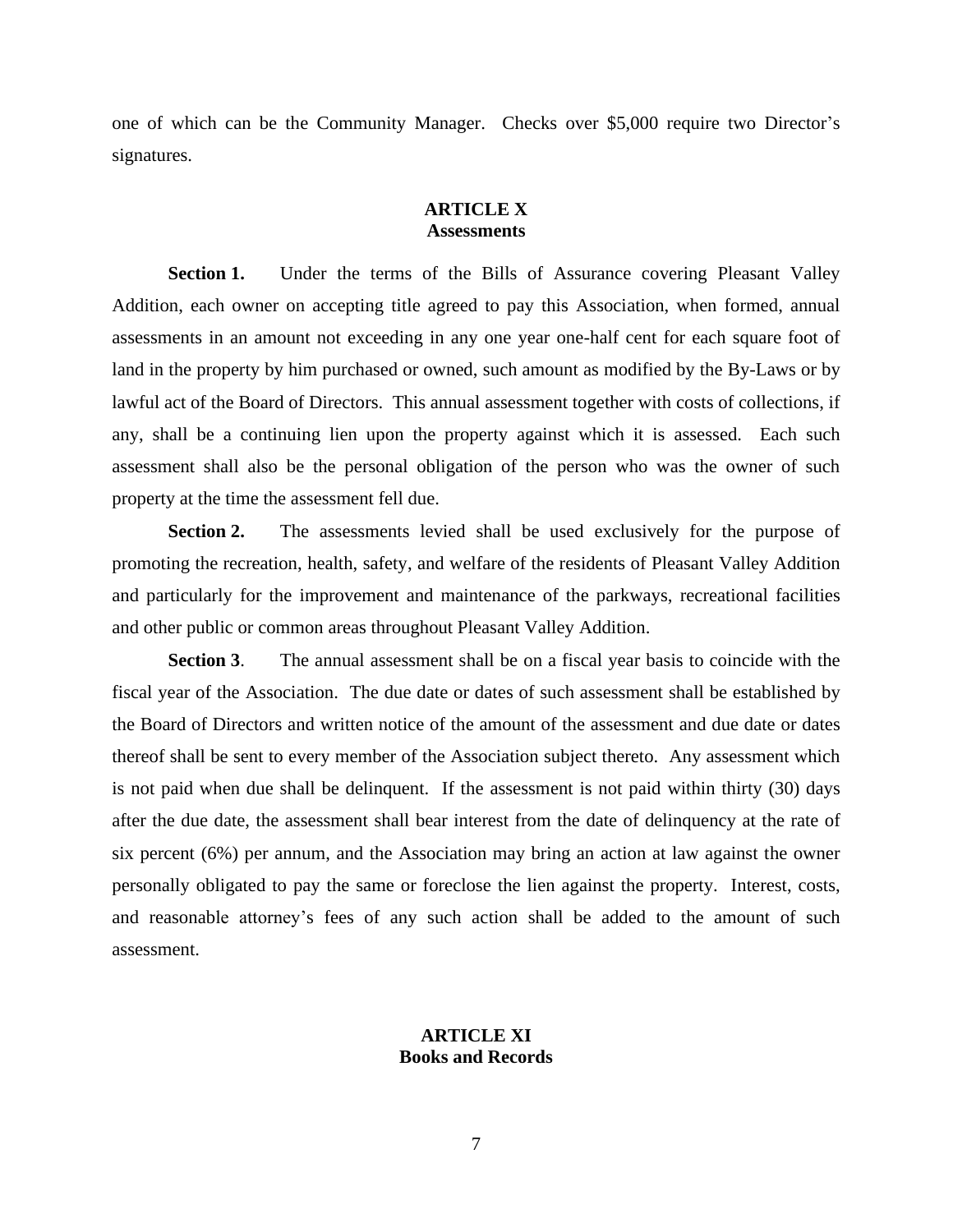The books and records of the Association shall at all reasonable times be subject to inspection by any member.

### **ARTICLE XII Amendments**

**Section 1**. These By-Laws may be amended from time to time by the Board of Directors, subject to ratification by a majority of the members present or by proxy at the next regular annual meeting of the Association.

**Section 2.** In case of any conflict between the Articles of Incorporation and these By-Laws, the Articles shall control. In case of any conflict between the Bills of Assurance and these By-Laws, the Bills of Assurance shall control.

#### ARTICLE XIII Insurance and Indemnification

**Section 1.** The Association may indemnify and advance expenses to a Director or to any officer, employee, or agent who is not a Director to the extent permitted by the Articles of Incorporation, the By-Laws, or by law.

**Section 2.** The Association may purchase and maintain insurance, at its expense, on behalf of an individual who is or was a Director, officer, employee, or agent of the Association or who, while a Director, officer, employee, or agent of the Association is or was serving at the request of the Board of Directors against liability asserted against or incurred by such person in any such capacity or arising from that person's status as a Director, officer, employee, or agent, whether or not the Association would have power to indemnify that person against the same liability under this Article.

### **ARTICLE IX Liability and Property Insurance**